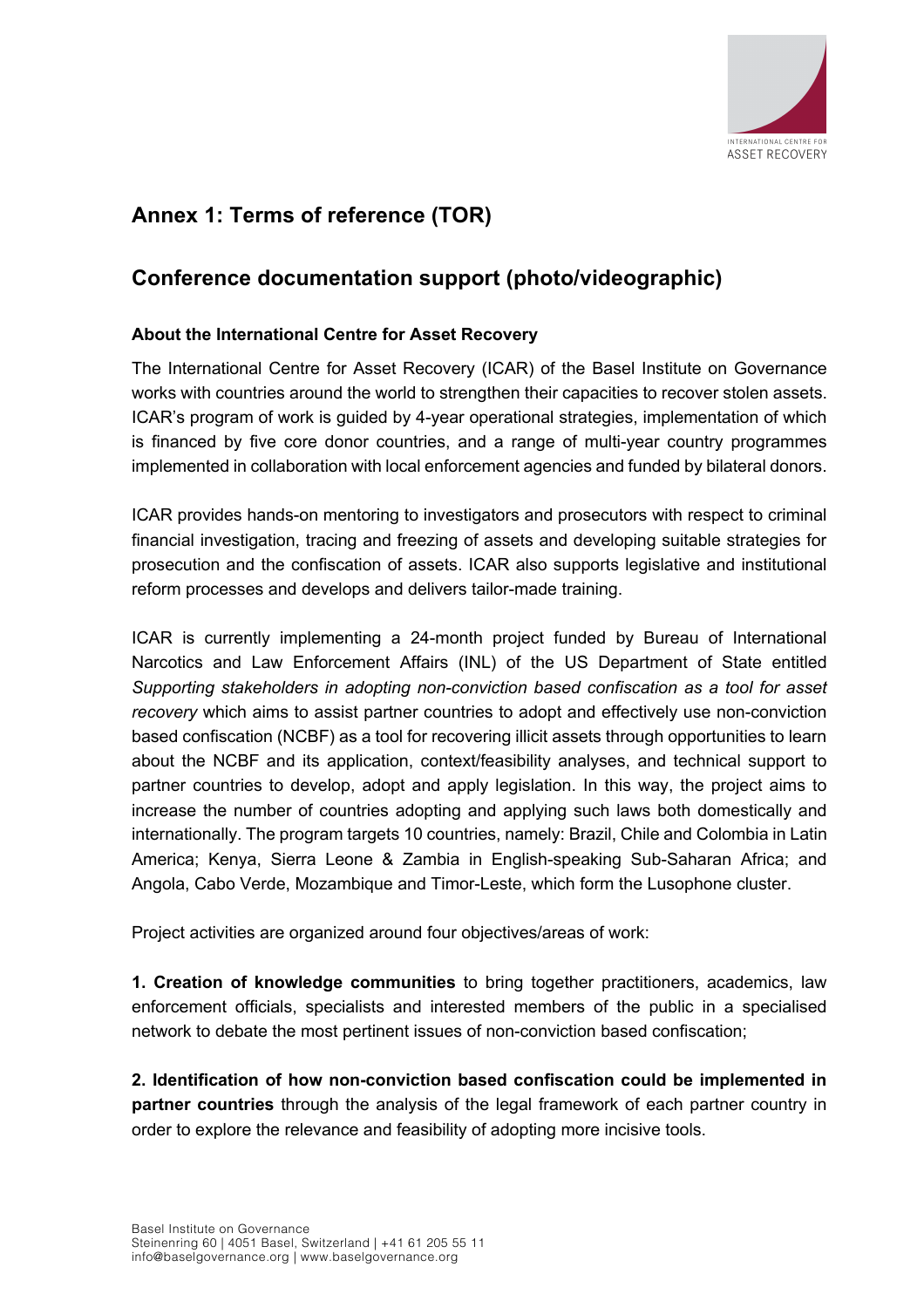**3. Adoption of non-conviction based confiscation legislation by countries that currently do not have it by** working closely with the national authorities of selected partner countries to study, formulate and develop a NCBF models that is aligned with its constitutional requirements as well as with international standards of due process.

**4. Support for prosecutors, investigators and judges in the application of nonconviction based forfeiture laws**, through the provision of technical assistance and mentorship to prosecutors, investigators and judges in specific NCBF cases.

Specifically under Objective 1, ICAR will deliver a three day conference bringing together practitioners and experts from the four target Lusophone countries as well as Brazil, Portugal and Sao Tome e Principe to learn and share experience with NCBF as it applies in countries with the civil code legal tradition. The conference will be held in Lisbon, Portugal on July 5-7, 2022.

# **Objective of the consultancy & responsibilities**

The purpose of this consultancy is to visually document a select portion of the conference proceedings for communications and reporting purposes.

Key responsibilities include:

- Attend the conference on three half-days (3 x 0.5 days) to document proceedings through photographs and short video clips
- Short interviews on specific topics/issues that emerge during the proceedings may be required.
- Work in a coordinated fashion with the person tasked with the written documentation of the conference.
- Produce the items listed in the deliverables, working with the ICAR team as may be required

#### **Deliverables**

- A package of professionally produced photographs (40-50 photos)
- A package of short video clips (max 40 seconds) capturing relevant key messages from the sessions covered (5-10 clips)

The consultant will liaise with ICAR's communications teams on the preparation of these deliverables.